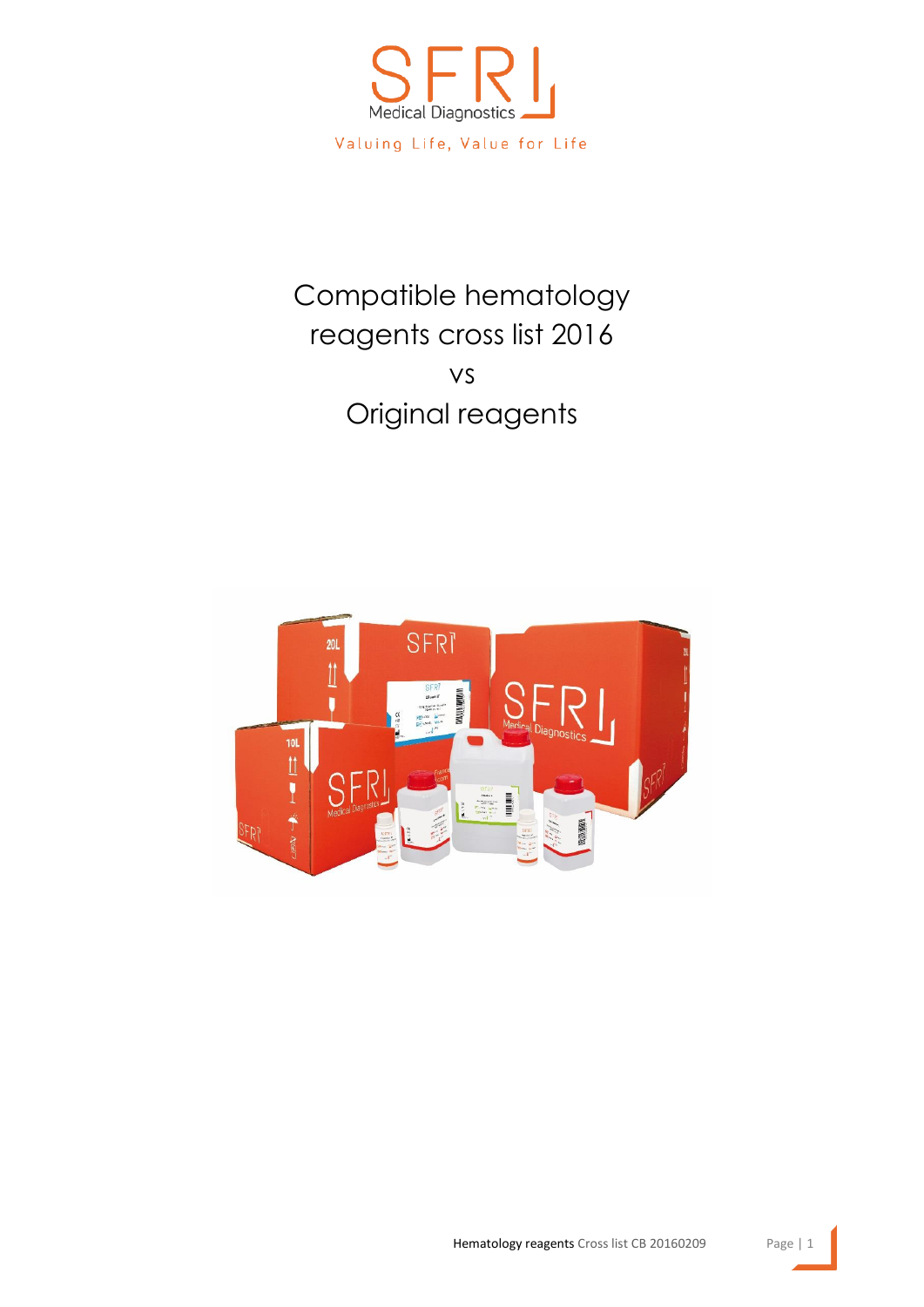### **Abbott® Cell-Dyn®**

|                 |                              |               | 8<br>2000<br>Ē<br>1800<br>600<br>$\overline{\phantom{0}}$ | 3000      | 3700<br>CD3500, | Ruby<br>CD3200, |           |
|-----------------|------------------------------|---------------|-----------------------------------------------------------|-----------|-----------------|-----------------|-----------|
| <b>Function</b> | <b>SFRI product</b>          | code          | Vol.                                                      | e e       | 8               |                 |           |
| <b>Diluent</b>  | <b>Isotonic solution LMG</b> | <b>HAD320</b> | 20L                                                       |           |                 |                 |           |
|                 | Diluton CD3000               | <b>HAD520</b> | 20L                                                       |           | $\bullet$       | $\bullet$       |           |
|                 | Diluton CD3200               | <b>HAD521</b> | 20L                                                       |           |                 |                 | $\bullet$ |
| <b>Lyse</b>     | Lyse LMG                     | <b>HAL302</b> | 2L                                                        |           |                 |                 |           |
|                 | Lysoglobine CD3000           | <b>HAL510</b> | 10L                                                       |           | $\bullet$       | $\bullet$       |           |
|                 | Lysoglobine CD3200           | <b>HAL506</b> | 5L                                                        |           |                 |                 |           |
|                 | Lyse HGB CD3200              | <b>HAL505</b> | 5L                                                        |           |                 |                 |           |
| <b>Sheath</b>   | Sheath CD3000                | <b>HAM510</b> | 10L                                                       |           |                 |                 |           |
| <b>Cleaner</b>  | <b>Isotonic Cleaner LMG</b>  | <b>HAG320</b> | 20L                                                       | $\bullet$ |                 |                 |           |
|                 | Diluclair CD3000             | <b>HAC512</b> | 125mL                                                     |           | $\bullet$       |                 |           |
| <b>Control</b>  | <b>BloodTrol 5D</b>          | H051111       | 1 x LNH                                                   |           |                 |                 |           |
| &               |                              | H051222       | $2 \times LNH$                                            |           |                 |                 |           |
| Cal             |                              | H051300       | $3 \times N$                                              |           |                 |                 |           |
|                 |                              | H051600       | $6 \times N$                                              |           |                 |                 |           |

Abbott ® is a registered trademark

| <b>Function</b> | <b>SFRI reagent</b>          | <b>Cell Dyn reagent</b>                    |  |  |  |  |
|-----------------|------------------------------|--------------------------------------------|--|--|--|--|
| <b>Diluent</b>  | <b>Isotonic solution LMG</b> | Diluent CD1600, CD1700, CD1800, CD2000     |  |  |  |  |
|                 | Diluton CD3000               | Diluent CD3000, CD3500, CD3700             |  |  |  |  |
|                 | Diluton CD3200               | Diluent / Sheath CD3200, Ruby              |  |  |  |  |
|                 |                              |                                            |  |  |  |  |
| <b>Lyse</b>     | Lyse LMG                     | Lyse CD1600, CD1700, CD1800, CD2000        |  |  |  |  |
|                 | Lysoglobine CD3000           | HGB Lyse CD3000,                           |  |  |  |  |
|                 |                              | WIC/HGB Lyse CD3500 & CD3700               |  |  |  |  |
|                 | Lysoglobine CD3200           | WBC Lyse CD3200, Ruby                      |  |  |  |  |
|                 | Lyse HGB CD3200              | HGB Lyse CD3200, Ruby                      |  |  |  |  |
|                 |                              |                                            |  |  |  |  |
| <b>Sheath</b>   | Sheath CD3000                | Leucoprotective CD3000, CD3500, CD3700     |  |  |  |  |
|                 |                              |                                            |  |  |  |  |
| <b>Cleaner</b>  | <b>Isotonic Cleaner LMG</b>  | Cleaner CD1600, CD1700, CD1800,<br>CD2000, |  |  |  |  |
|                 |                              | CD3500, CD3700                             |  |  |  |  |
|                 | Diluclair CD3000             | Enz cleaner                                |  |  |  |  |
|                 |                              |                                            |  |  |  |  |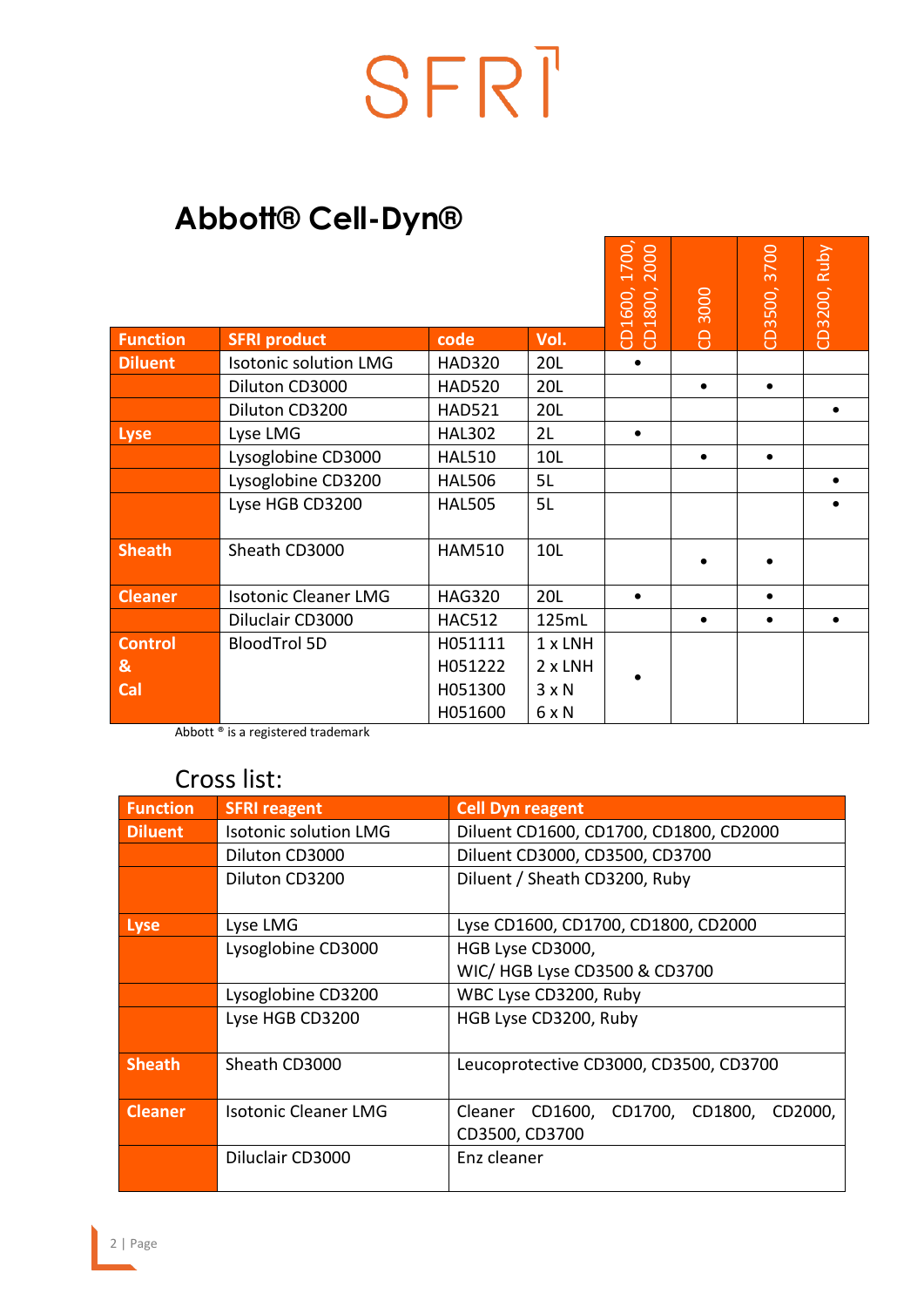| <b>ABX, HORIBA Medical</b> |                     |               |                | $80^{\circ}$<br>Viicros 45/60 | Micros 45/60 18P | $80\,$<br>Pentra 60 & |
|----------------------------|---------------------|---------------|----------------|-------------------------------|------------------|-----------------------|
| <b>Function</b>            | <b>SFRI product</b> | code          | Vol.           |                               |                  |                       |
| <b>Diluent</b>             | <b>Diluton LMG</b>  | <b>HXD320</b> | <b>20L</b>     |                               |                  |                       |
|                            |                     | <b>HXD310</b> | 10L            |                               |                  |                       |
|                            | Diluton 5A          | <b>HXD520</b> | 20L            |                               |                  |                       |
| Lyse                       | Lysoglobine N       | <b>HXL101</b> | 1 <sub>L</sub> | $\bullet$                     |                  |                       |
|                            | Lysoglobine LMG2    | <b>HXL321</b> | 1 <sub>L</sub> |                               | $\bullet$        |                       |
|                            | Lysoglobine Eo      | <b>HXL522</b> | 1 <sub>L</sub> |                               |                  |                       |
|                            |                     | <b>HXL524</b> | 500ml          |                               |                  |                       |
|                            | Lysoglobine Ba      | <b>HXL523</b> | 1 <sub>L</sub> |                               |                  |                       |
|                            | Lysoglobine Hb      | <b>HXL521</b> | 0.5L           |                               |                  |                       |
| <b>Cleaner</b>             | Diluclair A         | <b>HXC302</b> | 1 <sub>L</sub> | $\bullet$                     | $\bullet$        | $\bullet$             |
|                            | Hemaclair           | <b>HXC101</b> | 500mL          |                               |                  |                       |
| <b>Control</b>             | <b>BloodTrol 3D</b> | H031111       | $1 \times$ LNH |                               |                  |                       |
| &                          |                     | H031222       | $2 \times LNH$ |                               |                  |                       |
| Cal                        |                     | H031300       | $3 \times N$   |                               |                  | Excl 5 diff           |
|                            |                     | H031600       | $6 \times N$   |                               |                  |                       |
|                            | <b>BloodCal 3D</b>  | H131001       | $1x$ 3ml       |                               |                  |                       |

| <b>Function</b> | <b>SFRI reagent</b> | <b>ABX</b> reagent   |
|-----------------|---------------------|----------------------|
| <b>Diluent</b>  | <b>Diluton LMG</b>  | Minidil, Minidil LMG |
|                 | Diluton 5A          | <b>Diluent</b>       |
| Lyse            | Lysoglobine N       | Minilyse             |
|                 | Lysoglobine LMG2    | Minilyse LMG         |
|                 | Lysoglobine Eo      | Eosinofix            |
|                 | Lysoglobine Ba      | Basolyse 2           |
|                 | Lysoglobine Hb      | Alphalyse            |
| <b>Cleaner</b>  | Diluclair A         | Miniclean            |
|                 | Hemaclair           | Minoclair            |
| <b>Control</b>  | <b>BloodTrol 3D</b> | Minotrol             |
| &Cal            | <b>Bloodcal 3D</b>  | Minocal              |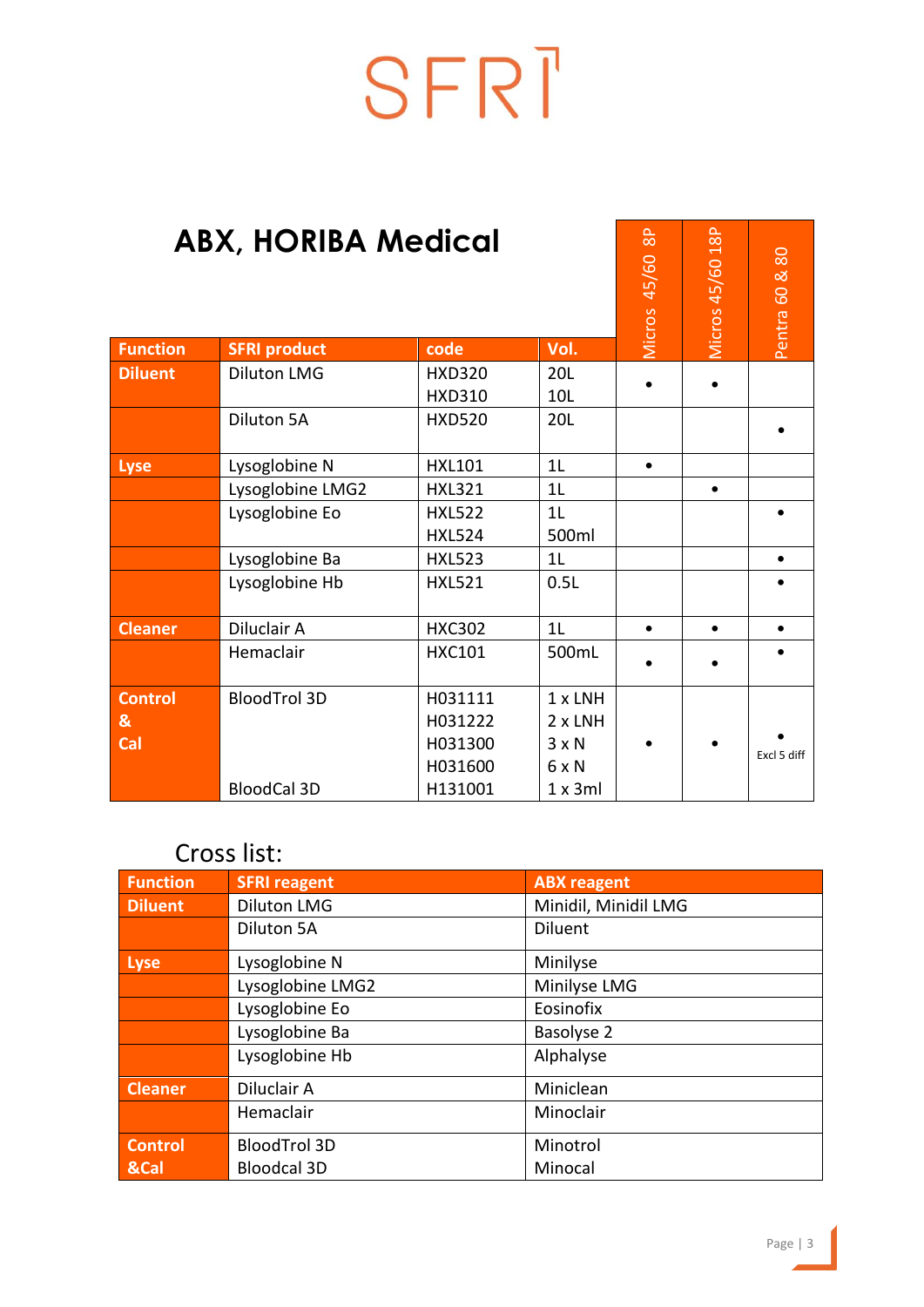### **SIEMENS® (ex Bayer)**

|                 |                     |               |                | 60           | $\mathcal{R}$ |
|-----------------|---------------------|---------------|----------------|--------------|---------------|
| <b>Function</b> | <b>SFRI product</b> | code          | Vol.           | <b>Advia</b> | Advia         |
| <b>Diluent</b>  | Diluton 3B          | <b>HTD320</b> | 20L            |              |               |
|                 | Diluton 5B          | <b>HTD520</b> | 20L            |              |               |
| Lyse            | Lysoglobine 3B      | <b>HTL301</b> | 1 <sub>L</sub> | $\bullet$    |               |
|                 | Lysoglobine 5B      | <b>HTL501</b> | 500mL          |              |               |
| <b>Sheath</b>   | Sheath 5B           | <b>HTM510</b> | 10L            |              |               |
| <b>Cleaner</b>  | Diluclair B         | <b>HTC301</b> | 1 <sub>L</sub> | $\bullet$    |               |
|                 | Diluclair 5B        | <b>HTC510</b> | 10L            |              |               |
|                 | Hemaclair           | <b>HXC101</b> | 500mL          |              |               |
| Control         | <b>BloodTrol 3D</b> | H031111       | $1 \times$ LNH |              |               |
| $\mathbf{g}$    |                     | H031222       | $2 \times LNH$ |              |               |
| Cal             |                     | H031300       | $3 \times N$   |              |               |
|                 |                     | H031600       | $6 \times N$   |              |               |
|                 | <b>BloodCal 3D</b>  | H131001       | $1x$ 3ml       |              |               |
|                 |                     | H131003       | 3x3ml          |              |               |

#### Advia 120 & 2120 Full pack of reagents available

| <b>Function</b> | <b>SFRI reagent</b> | <b>Siemens reagent</b> |
|-----------------|---------------------|------------------------|
| <b>Diluent</b>  | Diluton 3B          | Advia 60 Diluent       |
|                 | Diluton 5B          | Advia 70 Diluent       |
|                 |                     |                        |
| <b>Lyse</b>     | Lysoglobine 3B      | Advia 60 Lyse          |
|                 | Lysoglobine 5B      | Advia 70 HGB lyse      |
|                 |                     |                        |
| <b>Sheath</b>   | Sheath 5B           | Advia 70 Sheath        |
|                 |                     |                        |
| <b>Cleaner</b>  | Diluclair B         | Advia 60 Cleaner       |
|                 | Diluclair 5B        | Advia 70 Kleen         |
|                 | Hemaclair           | Sysclear               |
|                 |                     |                        |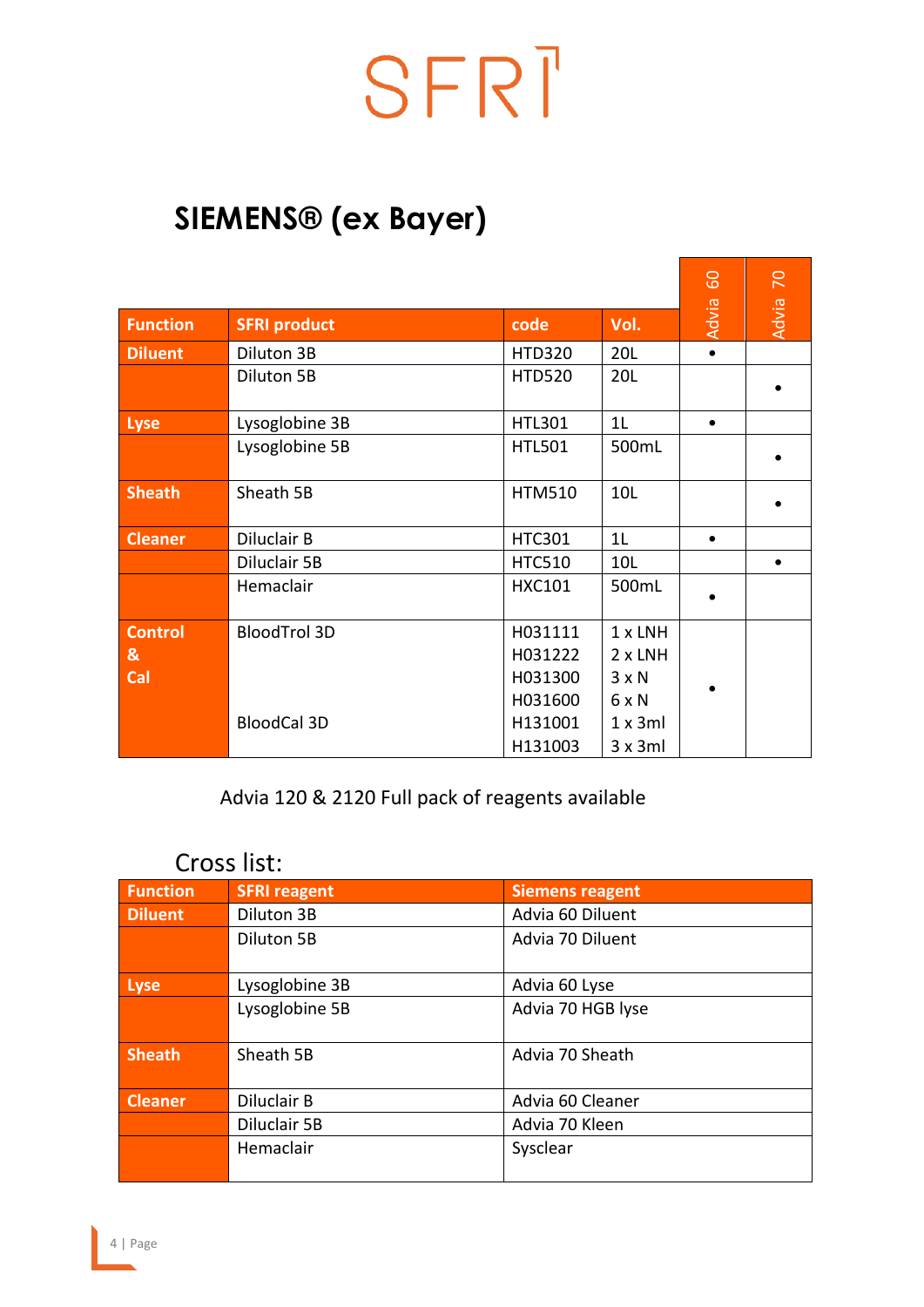### **Beckman Coulter®**

|                                       |                                           |                                                                |                                                                                    | (81)<br><b>NDI</b><br>SERIES, JT | <sup>-</sup> KS, MaxM, GenS, |
|---------------------------------------|-------------------------------------------|----------------------------------------------------------------|------------------------------------------------------------------------------------|----------------------------------|------------------------------|
| <b>Function</b>                       | <b>SFRI product</b>                       | code                                                           | Vol.                                                                               |                                  |                              |
| <b>Diluent</b>                        | Diluton 3                                 | <b>HCD320</b>                                                  | 20L                                                                                |                                  |                              |
| <b>Lyse</b>                           | Lysoglobine 3D                            | <b>HCL302</b>                                                  | 1 <sub>L</sub>                                                                     |                                  |                              |
| Pack 5                                | Pack S                                    | <b>HPS001</b>                                                  | 2.5L                                                                               |                                  |                              |
| <b>Cleaner</b>                        | Diluclair                                 | <b>HCC302</b>                                                  | 5L                                                                                 |                                  |                              |
| <b>Control</b><br>$\mathbf{g}$<br>Cal | <b>BloodTrol 3D</b><br><b>BloodCal 3D</b> | H031111<br>H031222<br>H031300<br>H031600<br>H131001<br>H131003 | $1x$ LNH<br>$2 \times LNH$<br>$3 \times N$<br>$6 \times N$<br>$1x$ 3ml<br>$3x$ 3ml |                                  | excl 5 diff                  |

Beckman Coulter ® is a registered trademark

| <b>Function</b> | <b>SFRI reagent</b> | <b>Beckman Coulter reagent</b> |
|-----------------|---------------------|--------------------------------|
| <b>Diluent</b>  | Diluton 3           | Isoton III                     |
| Lyse            | Lysoglobine 3D      | Lyse SIII diff                 |
| Pack            | Pack S              | Pack                           |
| <b>Cleaner</b>  | <b>Diluclair</b>    | Clenz                          |
| <b>Control</b>  | <b>BloodTrol 3D</b> | Coulter 4C Plus cell control   |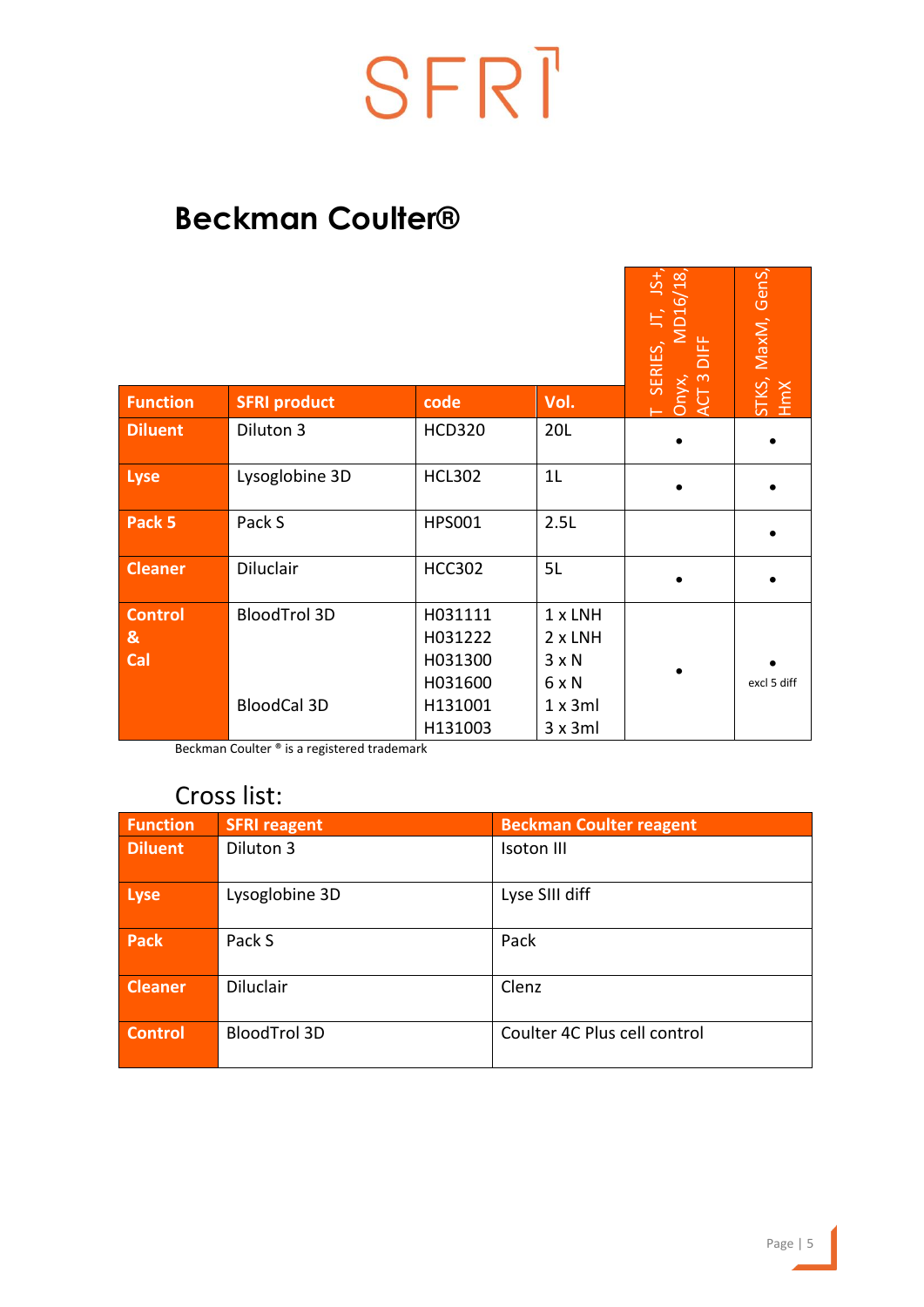#### **Diatron®**

|                 |                     |                |                 | ന<br>ന<br>ABACUS |                      |
|-----------------|---------------------|----------------|-----------------|------------------|----------------------|
| <b>Function</b> | <b>SFRI product</b> | code           | Vol.            | ARCUS            | <b>Original name</b> |
| <b>Diluent</b>  | Diluton 3           | <b>HCD320</b>  | 20L             |                  | Diatro Dill          |
| Lyse            | Lyse reagent AB     | <b>HDIL301</b> | 1L              |                  | Diatro Lyse Diff     |
| <b>Cleaner</b>  | Enzymatic cleaner   | <b>HDIC301</b> | 1 <sub>L</sub>  |                  | Diatro Cleaner       |
| <b>Control</b>  | <b>BloodTrol 3D</b> | H031111        | $1 \times$ LNH  |                  | Diacon 3             |
| $\mathbf{g}$    |                     | H031222        | $2 \times$ LNH  |                  |                      |
| Cal             |                     | H031300        | $3 \times N$    |                  |                      |
|                 |                     | H031600        | 6 x N           |                  |                      |
|                 | <b>BloodCal 3D</b>  | H131001        | $1 \times 3$ ml |                  | Diatrocal 3          |
|                 |                     | H131003        | 3x3ml           |                  |                      |

Diatron ® is a registered trademark

#### **Erma Inc. ®**

| <b>Function</b> | <b>SFRI product</b> | code               | Vol.                       | PCE210    |
|-----------------|---------------------|--------------------|----------------------------|-----------|
| <b>Diluent</b>  | Diluton 3           | <b>HCD320</b>      | 20L                        | $\bullet$ |
| <b>Lyse</b>     | Lysoglobine 3D      | <b>HCL302</b>      | 1 <sub>L</sub>             |           |
| <b>Cleaner</b>  | <b>Diluclair</b>    | <b>HCC302</b>      | 5L                         |           |
| <b>Control</b>  | <b>BloodTrol 3D</b> | H031111<br>H031222 | $1x$ LNH<br>$2 \times$ LNH |           |
|                 |                     | H031300            | $3 \times N$               |           |
|                 |                     | H031600            | $6 \times N$               |           |

Erma Inc. ® is a registered trademark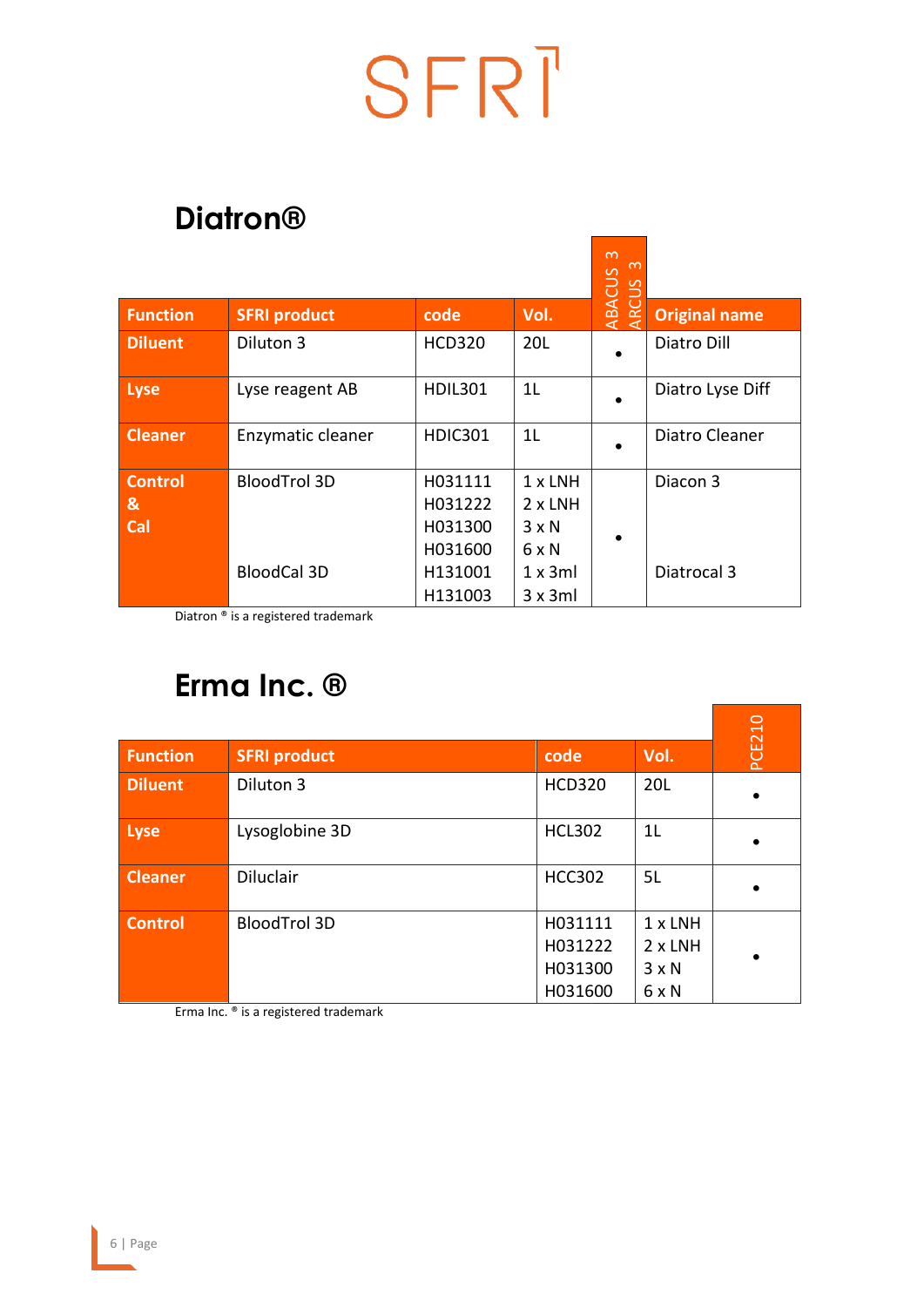### **Medonic®**

| Function       | <b>SFRI product</b> | code                                     | Vol.                                                             | 30 <sub>o</sub><br>$\overline{70}$<br>CAS<br>CAS | <b>Original name</b> |
|----------------|---------------------|------------------------------------------|------------------------------------------------------------------|--------------------------------------------------|----------------------|
| <b>Diluent</b> | Diluton 3M          | <b>HMD320</b>                            | 20L                                                              | $\bullet$                                        | Diluent              |
| Lyse           | Lysoglobine 3M      | <b>HML305</b>                            | 5L                                                               |                                                  | Lyse                 |
| <b>Cleaner</b> | Diluterge M         | <b>HMG305</b>                            | 5L                                                               | $\bullet$                                        | Clenz                |
| <b>Control</b> | <b>BloodTrol 3D</b> | H031111<br>H031222<br>H031300<br>H031600 | $1 \times$ LNH<br>$2 \times$ LNH<br>$3 \times N$<br>$6 \times N$ |                                                  | <b>Boule CON</b>     |

Medonic<sup>®</sup> is a registered trademark

### **Melet Schloesing®**

| <b>Function</b> | <b>SFRI product</b> | code           | Vol. | S <sub>9</sub><br>S <sub>4</sub> | <b>Original name</b> |
|-----------------|---------------------|----------------|------|----------------------------------|----------------------|
| <b>Diluent</b>  | Diluton 3MS         | HMSD320        | 20L  |                                  | Diluent              |
| Lyse            | Lysoglobine 3MS     | <b>HMSL301</b> | 1L   | $\bullet$                        | Lyse                 |
| <b>Cleaner</b>  | Diluterge 3MS       | <b>HMSG305</b> | 5L   | $\bullet$                        | Cleaner              |

Melet Schloesing ® is a registered trademark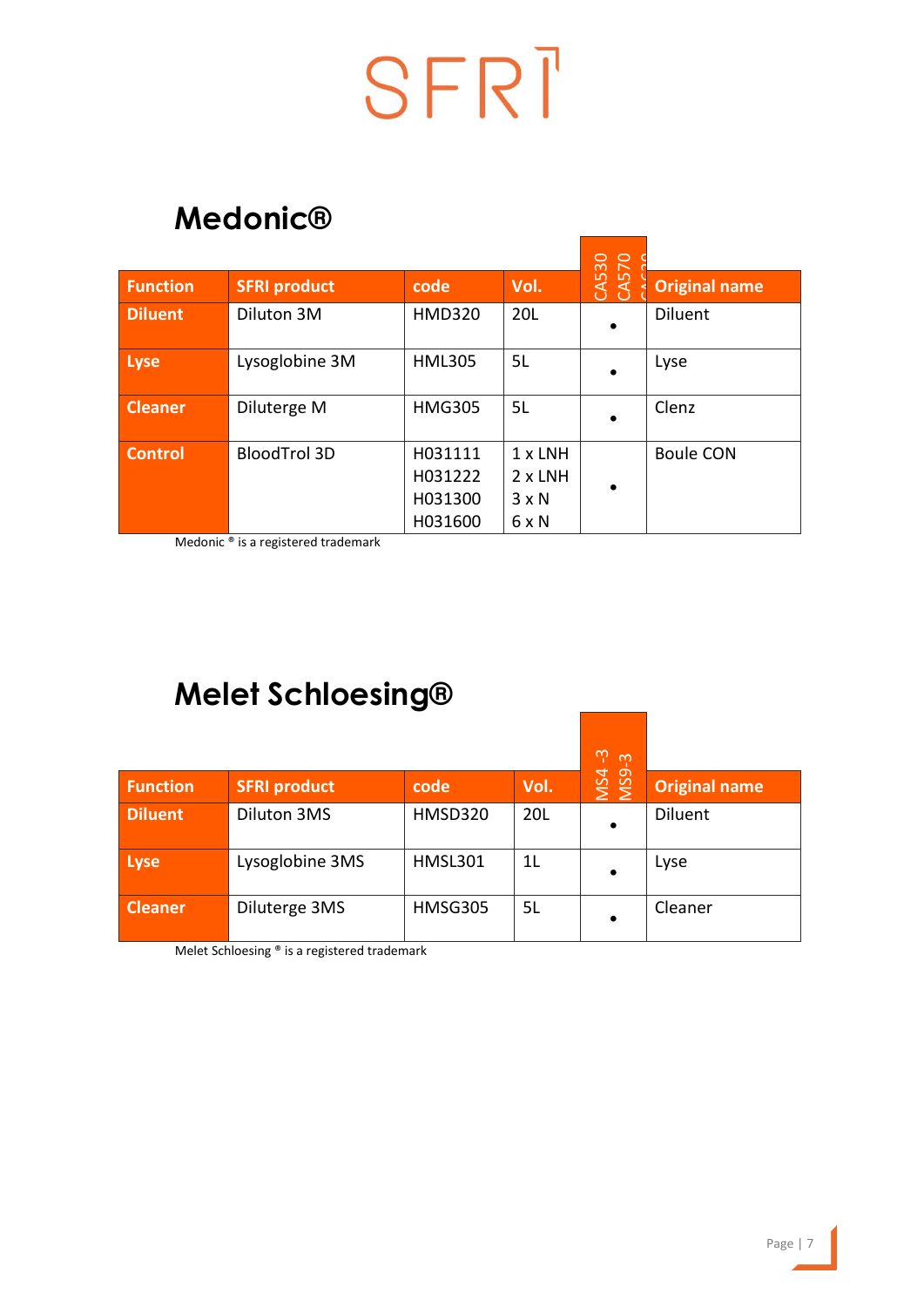### **Mindray®**

|                 |                     |               |                  | <b>BC300C</b><br>BC3600<br><b>C3200</b> |                      |
|-----------------|---------------------|---------------|------------------|-----------------------------------------|----------------------|
| <b>Function</b> | <b>SFRI product</b> | code          | Vol.             | BC2800<br>ന                             | <b>Original name</b> |
| <b>Diluent</b>  | Diluton 31          | <b>HID320</b> | 20L              |                                         | Diluent M-30D        |
| <b>Lyse</b>     | Lysoglobine 3I      | <b>HIL301</b> | 0.5L             |                                         | Lyse M-30L           |
| <b>Cleaner</b>  | Diluterge 31        | <b>HIG320</b> | <b>20L</b>       | $\bullet$                               | Rinse M-30R          |
|                 | Diluclair I         | <b>HIC301</b> | 60 <sub>ml</sub> | $\bullet$                               | E-Z cleanser         |
|                 | Hemaclair I         | <b>HIC101</b> | 60 <sub>ml</sub> |                                         | Probe cleanser       |
| <b>Control</b>  | <b>BloodTrol 3D</b> | H031111       | $1x$ LNH         |                                         | BC-3D                |
| &               |                     | H031222       | $2 \times LNH$   |                                         |                      |
| Cal             |                     | H031300       | $3 \times N$     |                                         |                      |
|                 |                     | H031600       | $6 \times N$     |                                         |                      |
|                 | <b>BloodCal 3D</b>  | H131001       | $1 \times 3$ ml  |                                         | CAL-3D               |
|                 |                     | H131003       | $3x$ 3ml         |                                         |                      |

Mindray ® is a registered trademark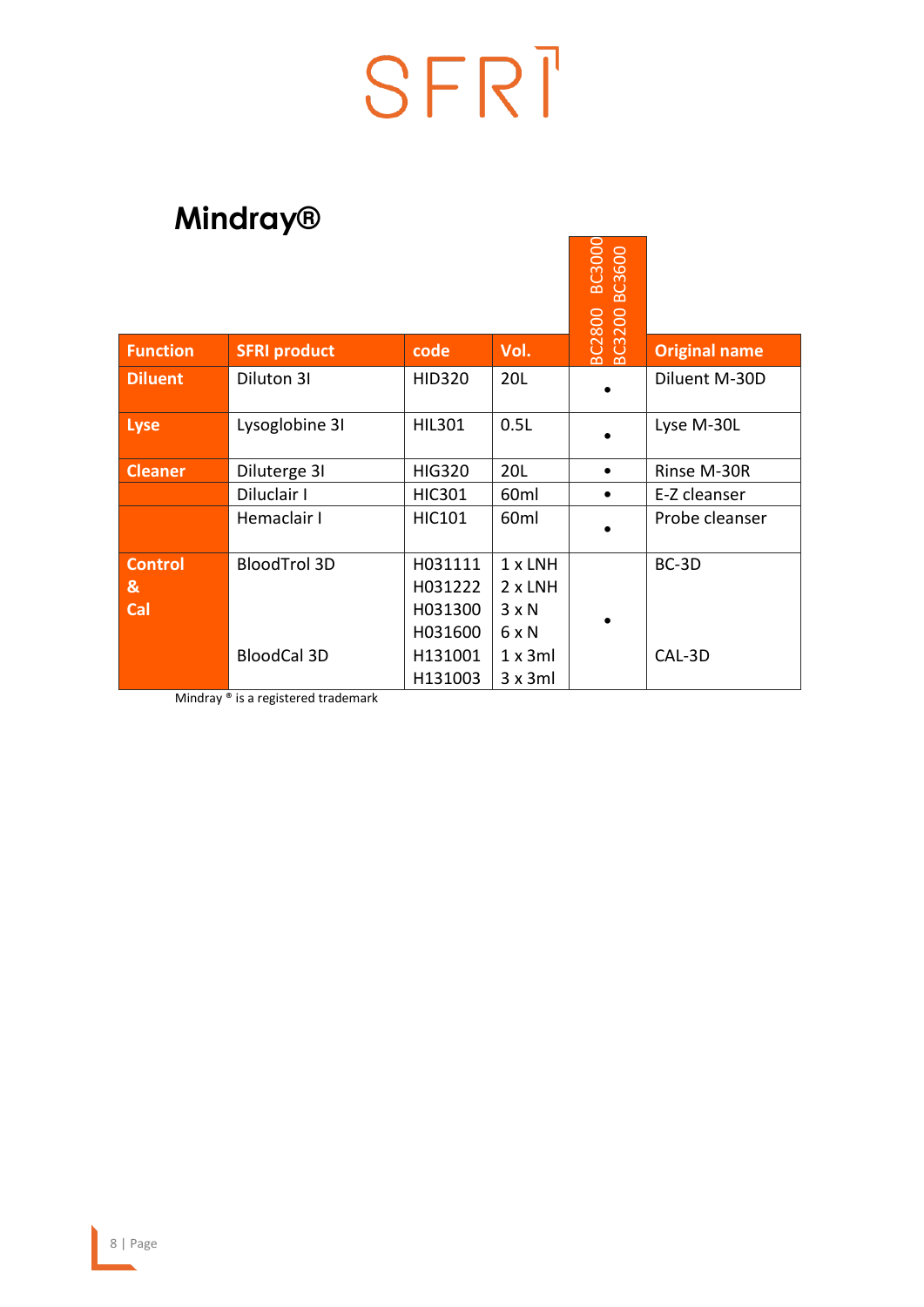#### **NIHON KOHDEN®**

|                 |                     |                |                 | 6500          | 7222/8222 |
|-----------------|---------------------|----------------|-----------------|---------------|-----------|
| <b>Function</b> | <b>SFRI product</b> | code           | Vol.            | 6400/<br>6318 |           |
| <b>Diluent</b>  | <b>Diluent LMG</b>  | <b>HNKD320</b> | 20L             |               |           |
| <b>Lyse</b>     | Lysing reagent LMG  | <b>HNKL301</b> | 1 <sub>L</sub>  | $\bullet$     |           |
|                 | Lysoglobine 5NK     | <b>HNKL501</b> | 0.5L            |               |           |
| <b>Cleaner</b>  | Enzymatic cleaner   | HNKG005        | 5L              |               |           |
|                 | Chlorinated cleaner | <b>HNKG301</b> | 1L              |               |           |
| <b>Control</b>  | <b>BloodTrol 3D</b> | H031111        | $1 \times$ LNH  |               |           |
| &               |                     | H031222        | $2 \times LNH$  |               |           |
| Cal             |                     | H031300        | $3 \times N$    |               |           |
|                 |                     | H031600        | $6 \times N$    |               |           |
|                 | <b>BloodCal 3D</b>  | H131001        | $1 \times 3$ ml |               |           |
|                 |                     | H131003        | $3x$ 3ml        |               |           |

Nihon Kohden ® is a registered trademark

| <b>Function</b> | <b>SFRI reagent</b> | <b>Nihon Kohden reagent</b> |
|-----------------|---------------------|-----------------------------|
| <b>Diluent</b>  | <b>Diluent LMG</b>  | <b>Isotonac III</b>         |
|                 |                     |                             |
| <b>Lyse</b>     | Lysing reagent LMG  | Hemolynac III               |
|                 | Lysoglobine 5NK     | Hemolynac V                 |
|                 |                     |                             |
| <b>Cleaner</b>  | Enzymatic cleaner   | Enzymatic cleaner           |
|                 | Chlorinated cleaner | Cleanac                     |
|                 |                     |                             |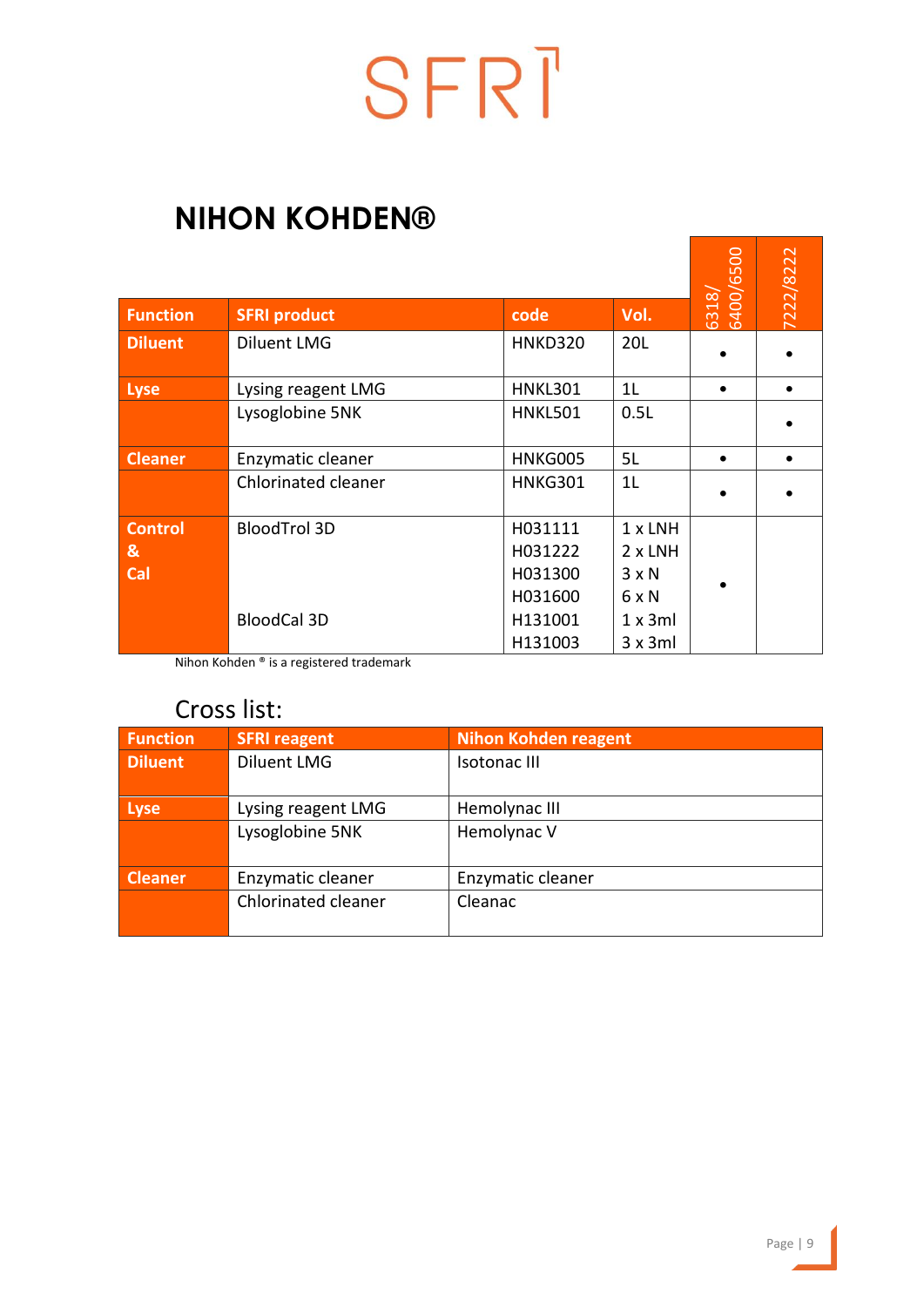### **Orphée®**

|                 |                     |               | $\frac{8}{2}$   | 22            |               |                      |
|-----------------|---------------------|---------------|-----------------|---------------|---------------|----------------------|
| <b>Function</b> | <b>SFRI product</b> | code          | Vol.            | <b>Mythic</b> | <b>Mythic</b> | <b>Original name</b> |
| <b>Diluent</b>  | Diluton 30          | <b>HOD320</b> | 20L             |               |               | <b>Diluent</b>       |
| <b>Lyse</b>     | Lysoglobine 30      | <b>HOL305</b> | 1 <sub>L</sub>  |               | soon          | Lysing reagent       |
| <b>Cleaner</b>  | Diluclair O         | HOC301        | 1L              |               | Coming        | Enzymatic cleaner    |
| <b>Control</b>  | <b>Bloodtrol 3D</b> | H031111       | $1 \times$ LNH  |               |               |                      |
| $\mathbf{g}$    |                     | H031222       | $2 \times$ LNH  |               |               |                      |
| Cal             |                     | H031300       | $3 \times N$    |               |               |                      |
|                 |                     | H031600       | $6 \times N$    |               |               |                      |
|                 | <b>BloodCal 3D</b>  | H131001       | $1 \times 3$ ml |               |               |                      |
|                 |                     | H131003       | $3x$ 3ml        |               |               |                      |

T

Orphée® is a registered trademark

### **Rayto**

|                 |                     |               |      | SO<br>◠<br>$\circ$<br>ဖ |
|-----------------|---------------------|---------------|------|-------------------------|
| <b>Function</b> | <b>SFRI product</b> | code          | Vol. |                         |
| <b>Diluent</b>  | Diluton 3R          | <b>HRD320</b> | 20L  |                         |
| <b>Lyse</b>     | Lysoglobine 3R      | <b>HRL301</b> | 1 L  |                         |
| <b>Cleaner</b>  | Diluclair 3R        | <b>HRC301</b> | 1 L  |                         |

#### **Swelab®**

|                 |                     |                |      | $\circ$ $\circ$<br>$\overline{N}$ $\overline{N}$<br>$\circ$ |                      |
|-----------------|---------------------|----------------|------|-------------------------------------------------------------|----------------------|
| <b>Function</b> | <b>SFRI product</b> | code           | Vol. | $\sigma$ $\sigma$<br>ന<br>ပေ<br>ব ব                         | <b>Original name</b> |
| <b>Diluent</b>  | Diluent             | <b>HSWD320</b> | 20L  | $\bullet$                                                   | Auto Ton             |
| <b>Lyse</b>     | Lysing Reagent LMG  | <b>HSWL305</b> | 5L   | $\bullet$                                                   | Auto Lyse            |
| <b>Cleaner</b>  | Cleaner             | <b>HSWG305</b> | 5L   | $\bullet$                                                   | <b>Auto Rinse</b>    |

Swelab® is a registered trademark